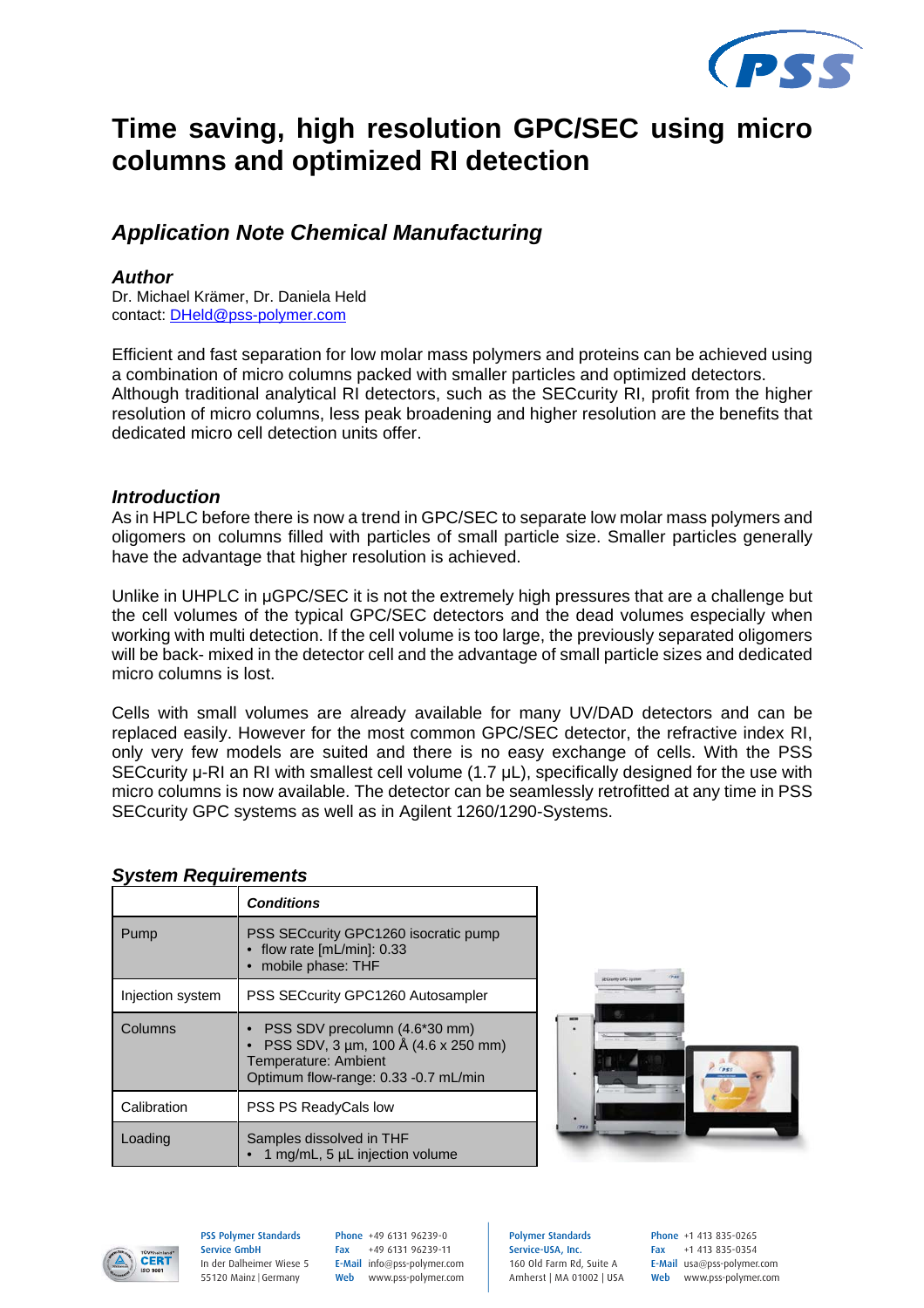

| Detector(s) | PSS SECcurity µRI<br>Applicable flow-range: 0.1 - 1.0 mL/min<br>• PSS SECcurity RI<br>Applicable flow-range: up to 3.0 - 5.0<br>L/min depending on solvent viscosity and<br>back pressure (limit: 5 bar) |
|-------------|----------------------------------------------------------------------------------------------------------------------------------------------------------------------------------------------------------|
| Software    | PSS WinGPC UniChrom with ChromPilot                                                                                                                                                                      |

## *Procedure, Results & Discussion*

Smaller particles are used to obtain higher resolution. If these particles are packed in GPC/SEC columns with smaller inner diameters (compared to traditional analytical columns) an efficient separation can be achieved that needs less mobile phase. Traditionally micro columns are run at a reduced flow-rate between 0.35 ml/min, but modern materials can be also operated in the flow-rate range of 0.5 - 0.7 mL/min to save not only mobile phase, but also time.

Typical column dimensions for micro columns are e.g. 150 to 250 mm length and 4.6 mm inner diameter. The limitations of this approach with respect to molar mass and polymer type are currently being evaluated. Potential problems for higher molar masses might be shear forces from column frits or the material itself and chromatographic artifacts.

For this application note PSS SDV columns, a polymeric crosslinked styrene-divinyl benzene material, have been used to investigate the resolution and the performance of the PSS µRI for oligomeric polystyrene. An advantage of polymeric stationary phases over silica based materials is that less interactions are observed. In addition it is easier to construct a column set that is mismatch free to cover a wider molar mass range.

Figure 1 shows a comparison of the separation of an oligomeric polystyrene on 2 polymer based PSS SDV micro columns with small particles using a analytical SECcurity RI with 8µL cell and the PSSµRI with a 1.7 µL cell.



*Figure 1:* Oligomeric polystyrene separated in < 3 mL on one PSS SDV micro column with 3 µm particle size using an analytical SECcurity RI (blue trace) and a SECcurity µRI (green trace).



PSS Polymer Standards Service GmbH In der Dalheimer Wiese 5 55120 Mainz |Germany

Phone +49 6131 96239-0 Fax +49 6131 96239-11 E-Mail info@pss-polymer.com Web www.pss-polymer.com Polymer Standards Service-USA, Inc. 160 Old Farm Rd, Suite A Amherst | MA 01002 | USA Phone +1 413 835-0265 Fax +1 413 835-0354 E-Mail usa@pss-polymer.com Web www.pss-polymer.com